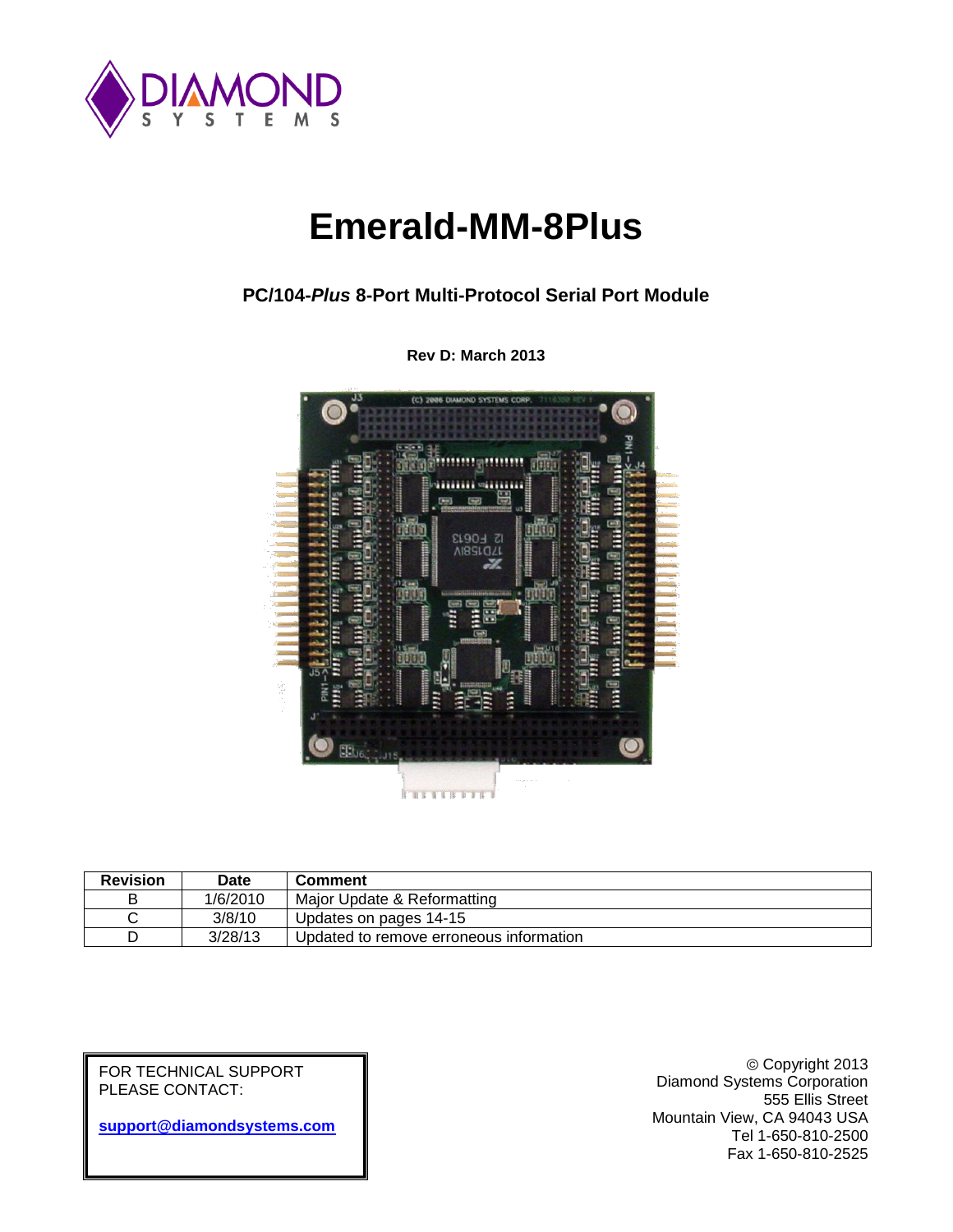www.diamondsystems.com

# **CONTENTS**

|     | 2.1. |  |
|-----|------|--|
|     | 2.2. |  |
|     | 2.3. |  |
|     | 2.4. |  |
|     | 2.5. |  |
|     |      |  |
|     |      |  |
|     |      |  |
|     |      |  |
|     |      |  |
|     |      |  |
|     |      |  |
|     |      |  |
|     |      |  |
|     | 6.1. |  |
|     | 6.2. |  |
|     | 6.3. |  |
|     |      |  |
|     |      |  |
|     |      |  |
| 8.  |      |  |
| 9.  |      |  |
| 10. |      |  |
|     |      |  |
|     |      |  |
|     |      |  |
|     |      |  |
|     |      |  |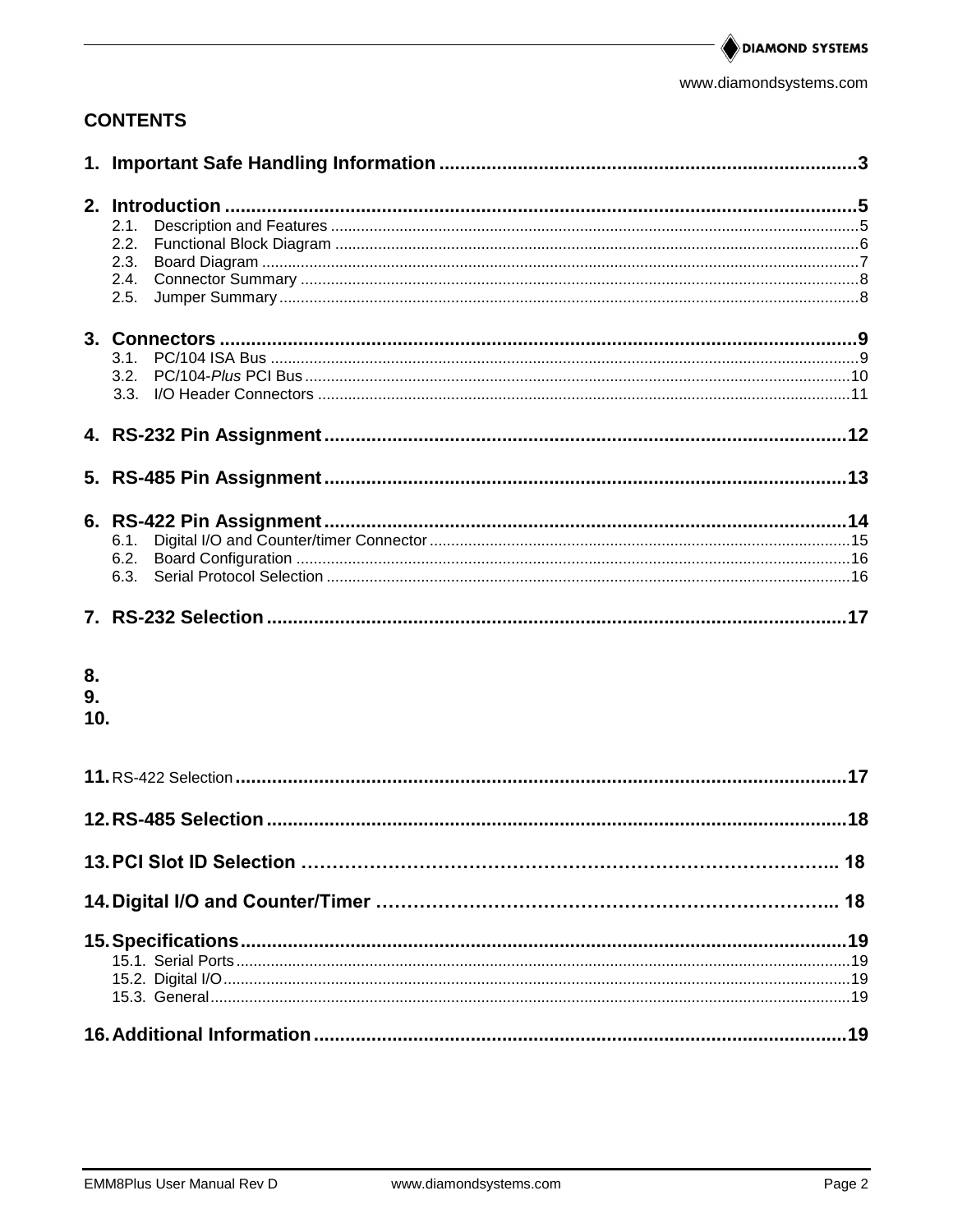# **FIGURES**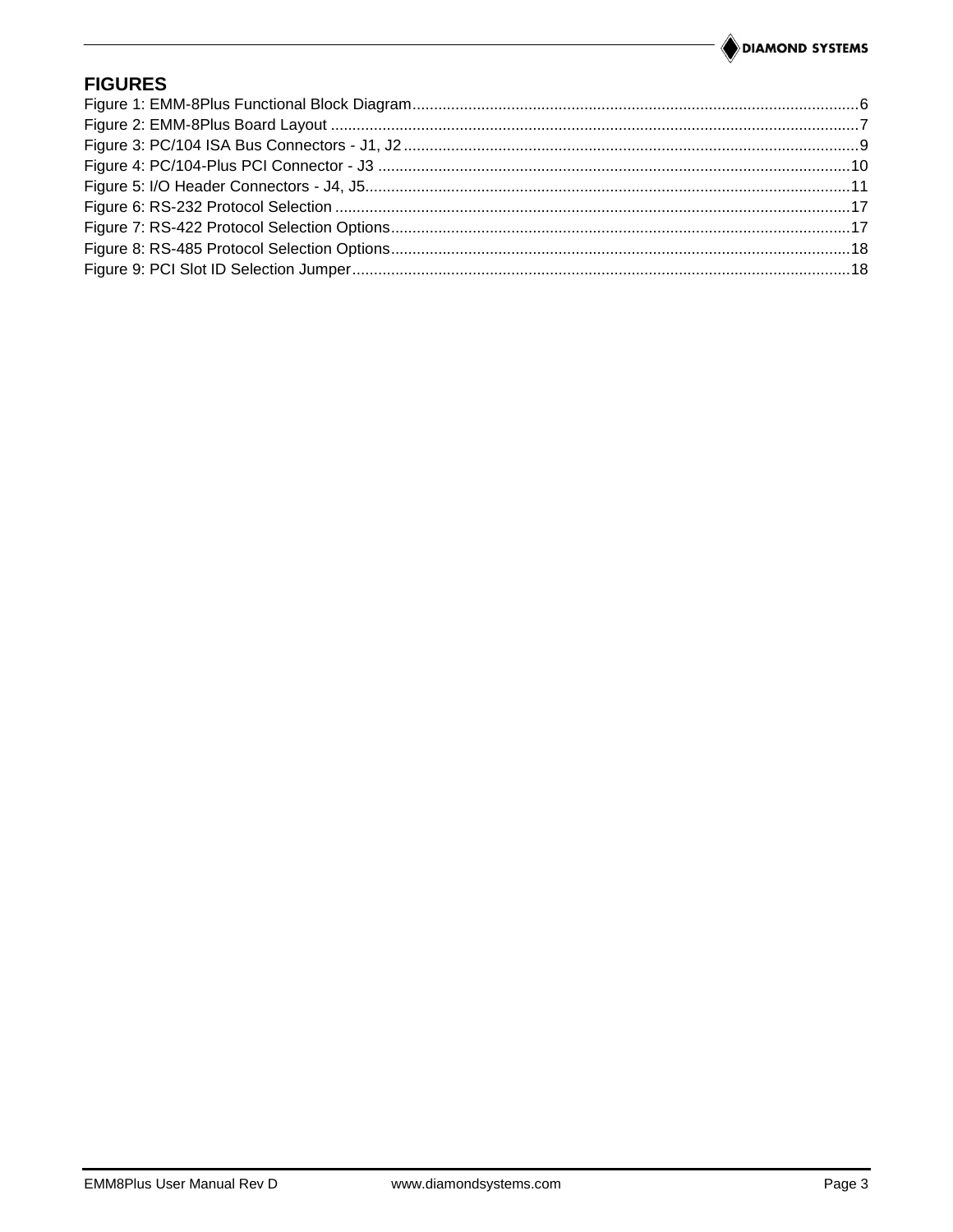# **1. IMPORTANT SAFE HANDLING INFORMATION**



# **WARNING!**

### **ESD-Sensitive Electronic Equipment**

Observe ESD-safe handling procedures when working with this product.

Always use this product in a properly grounded work area and wear appropriate ESD-preventive clothing and/or accessories.

Always store this product in ESD-protective packaging when not in use.

### *Safe Handling Precautions*

This module board contains a high number of I/O connectors with connection to sensitive electronic components. This creates many opportunities for accidental damage during handling, installation and connection to other equipment. The list here describes common causes of failure found on boards returned to Diamond Systems for repair. This information is provided as a source of advice to help you prevent damaging your Diamond (or any vendor's) embedded computer boards.

**ESD damage** – This type of damage is usually almost impossible to detect, because there is no visual sign of failure or damage. The symptom is that the board eventually simply stops working, because some component becomes defective. Usually the failure can be identified and the chip can be replaced.

To prevent ESD damage, always follow proper ESD-prevention practices when handling computer boards.

**Damage during handling or storage** – On some boards we have noticed physical damage from mishandling. A common observation is that a screwdriver slipped while installing the board, causing a gouge in the PCB surface and cutting signal traces or damaging components.

Another common observation is damaged board corners, indicating the board was dropped. This may or may not cause damage to the circuitry, depending on what is near the corner. Most of our boards are designed with at least 25 mils clearance between the board edge and any component pad, and ground / power planes are at least 20 mils from the edge to avoid possible shorting from this type of damage. However these design rules are not sufficient to prevent damage in all situations.

A third cause of failure is when a metal screwdriver tip slips, or a screw drops onto the board while it is powered on, causing a short between a power pin and a signal pin on a component. This can cause overvoltage / power supply problems described below. To avoid this type of failure, only perform assembly operations when the system is powered off.

Sometimes boards are stored in racks with slots that grip the edge of the board. This is a common practice for board manufacturers. However our boards are generally very dense, and if the board has components very close to the board edge, they can be damaged or even knocked off the board when the board tilts back in the rack. Diamond recommends that all our boards be stored only in individual ESD-safe packaging. If multiple boards are stored together, they should be contained in bins with dividers between boards. Do not pile boards on top of each other or cram too many boards into a small location. This can cause damage to connector pins or fragile components.

**Power supply wired backwards** – Our power supplies and boards are not designed to withstand a reverse power supply connection. This will destroy each IC that is connected to the power supply (i.e. almost all ICs). In this case the board will most likely will be unrepairable and must be replaced. A chip destroyed by reverse power or by excessive power will often have a visible hole on the top or show some deformation on the top surface due to vaporization inside the package. **Check twice before applying power!**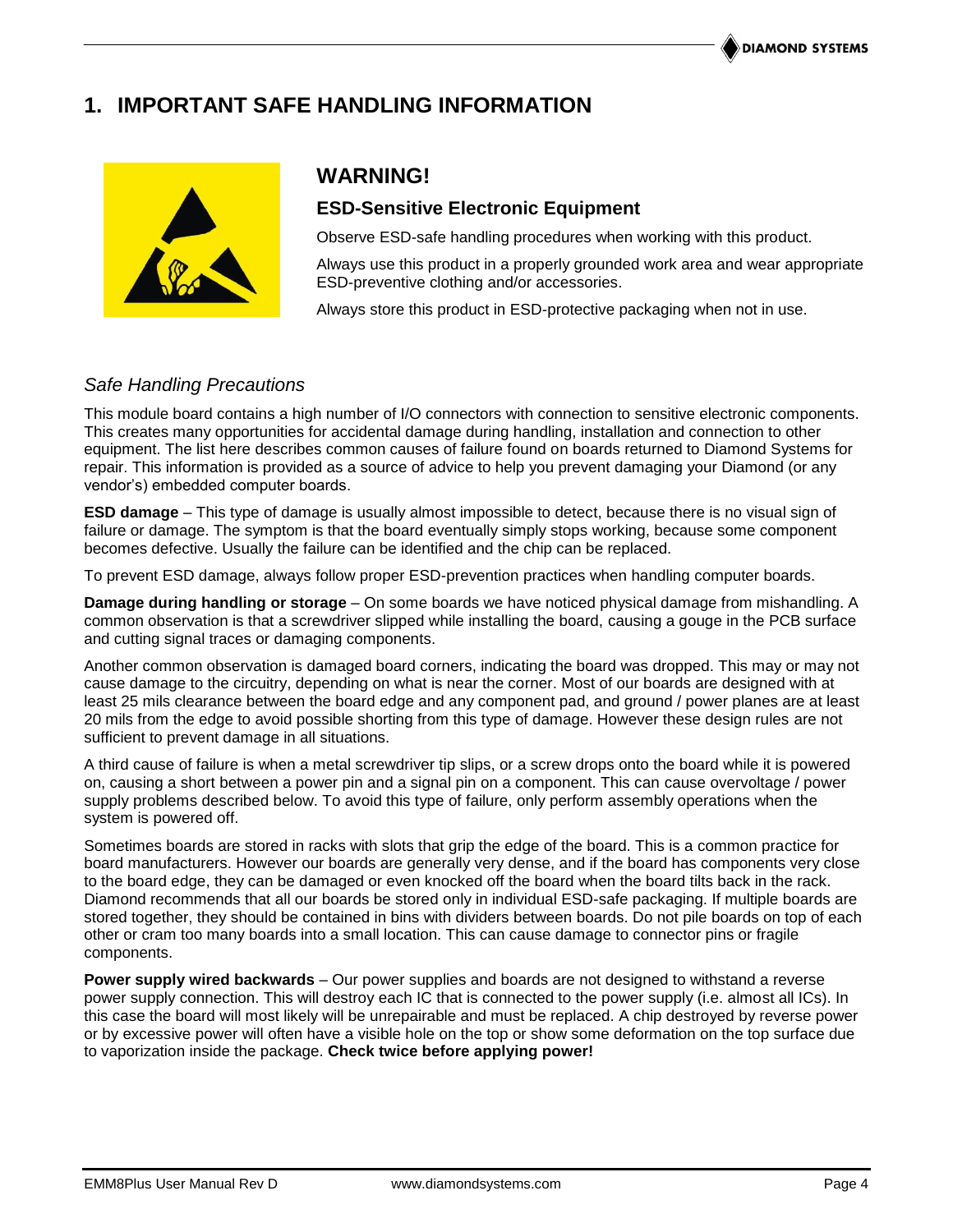**Board not installed properly in PC/104 stack** – A common error is to install a PC/104 board accidentally shifted by 1 row or 1 column. If the board is installed incorrectly, it is possible for power and ground signals on the bus to make contact with the wrong pins on the board, which can damage the board. For example, this can damage components attached to the data bus, because it puts the  $\pm 12V$  power supply lines directly on data bus lines.

**Overvoltage on analog input** – If a voltage applied to an analog input exceeds the design specification of the board, the input multiplexor and/or parts behind it can be damaged. Most of our boards will withstand an erroneous connection of up to  $\pm 35V$  on the analog inputs, even when the board is powered off, but not all boards, and not in all conditions.

**Overvoltage on analog output** – If an analog output is accidentally connected to another output signal or a power supply voltage, the output can be damaged. On most of our boards, a short circuit to ground on an analog output will not cause trouble.

**Overvoltage on digital I/O line** – If a digital I/O signal is connected to a voltage above the maximum specified voltage, the digital circuitry can be damaged. On most of our boards the acceptable range of voltages connected to digital I/O signals is 0-5V, and they can withstand about 0.5V beyond that (-0.5 to 5.5V) before being damaged. However logic signals at 12V and even 24V are common, and if one of these is connected to a 5V logic chip, the chip will be damaged, and the damage could even extend past that chip to others in the circuit.

**Bent connector pins** – This type of problem is often only a cosmetic issue and is easily fixed by bending the pins back to their proper shape one at a time with needle-nose pliers. The most common cause of bent connector pins is when a PC/104 board is pulled off the stack by rocking it back and forth left to right, from one end of the connector to the other. As the board is rocked back and forth it pulls out suddenly, and the pins at the end get bent significantly. The same situation can occur when pulling a ribbon cable off of a pin header. If the pins are bent too severely, bending them back can cause them to weaken unacceptably or even break, and the connector must be replaced.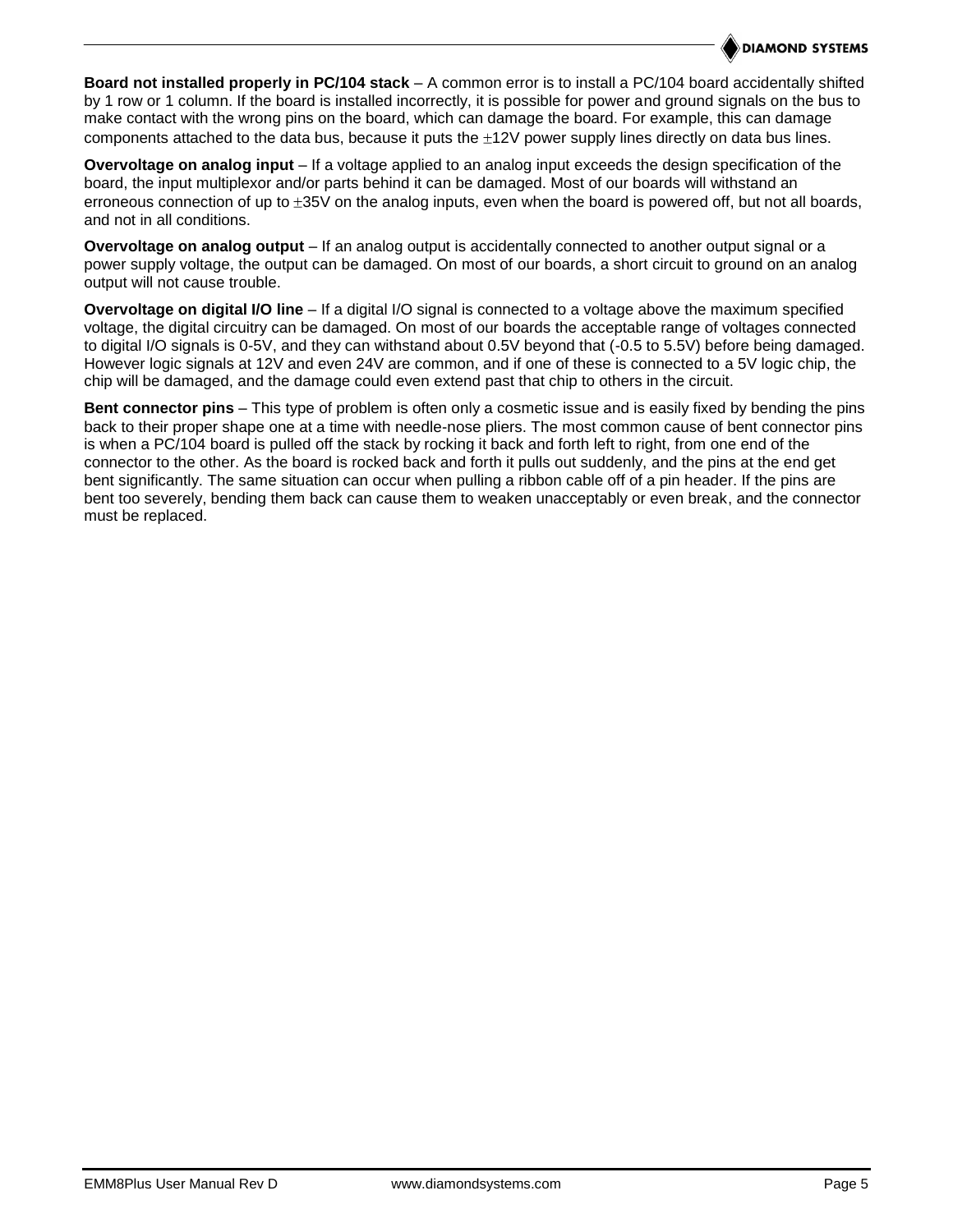#### **DIAMOND SYSTEMS**

# <span id="page-5-0"></span>**2. INTRODUCTION**

Emerald-MM-8Plus is a PC/104-*Plus* module with four or eight serial ports connected through the PCI bus. Each port supports RS-232, RS-422, RS-485 and 5V TTL interfaces using jumper configuration. The board also has eight digital I/O lines and a 16-bit counter/timer.

Emerald-MM-8Plus is connector compatible with the Emerald-MM-8P, Emerald-MM-8M, and Emerald-MM-8232 boards. The board is compatible with any SBC with a PC/104-*Plus* expansion socket and operates with both 3.3V and 5V PCI I/O voltage buses.

### <span id="page-5-1"></span>**2.1 Description and Features**

Two I/O headers are provided, with four serial ports on each header. The board operates on +5V only, eliminating the need for a +12V supply that is often required for serial port operation.

Emerald-MM-8Plus is based on the Exar XR17D158IV Octal UART. This device contains eight identical sets of registers, one set for each port. The registers are compatible with the standard PC serial port. Each port contains a 64-byte FIFO.

The Emerald-MM-8Plus has the following features:

- I/O connectors compatible with Emerald-MM-8P (two connectors, 40 pins, four ports per connector)
- Eight serial ports based on Exar XR17D158IV Octal UART with 64-byte FIFOs
- RS-232, RS-422, RS-485, and TTL interfaces supported: RS-232/422/485 jumper selectable;
	- TTL available as a custom assembly configuration
- Baud rates to 921.6Kbps in RS-232 or TTL mode, 1.8432Mbps in RS-422/RS-485 modes
- Jumper-selected protocol and line termination
- I/O lines are short circuit protected
- Eight digital I/O lines with 5V logic
- LED connected to digital I/O line 0
- Programmable counter/timer with selectable clock source
- Dual 40-pin I/O headers, 4 ports per header
- +5V only operation
- Extended temperature (-40°C to +85°C) operation
- PC/104-*Plus* form factor
- Stackthrough PC/104 and PC/104-*Plus* connectors installed

Refer to the Exar XR17D158IV datasheet, listed in the Additional Information section of this document, for detailed information about using the UART, DIO and EEPROM functionality with the PC/104-*Plus* bus.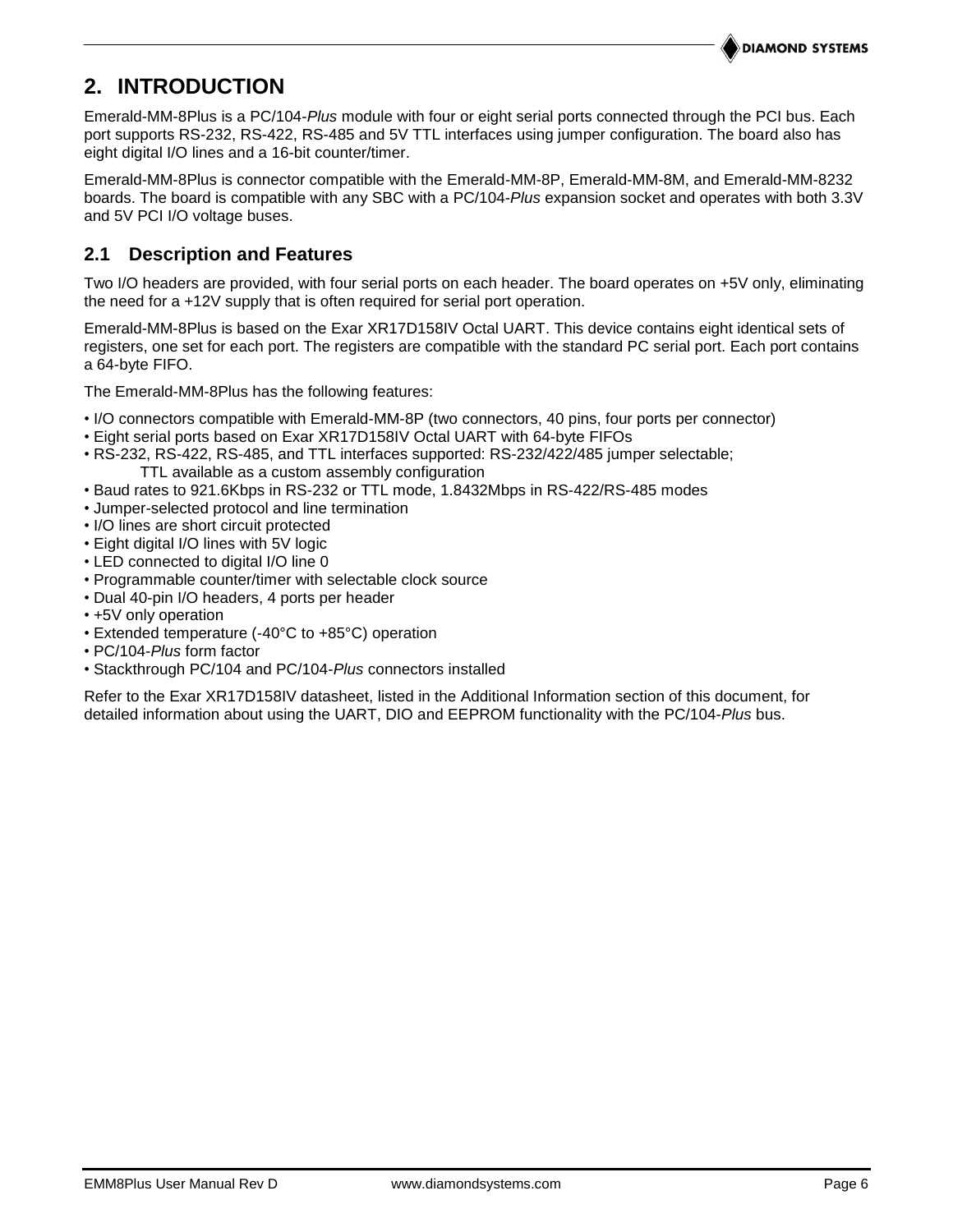# <span id="page-6-0"></span>**2.2 Functional Block Diagram**

<span id="page-6-1"></span>Figure 1 shows the Emerald-MM-8Plus functional blocks.



Figure 1: EMM-8Plus Functional Block Diagram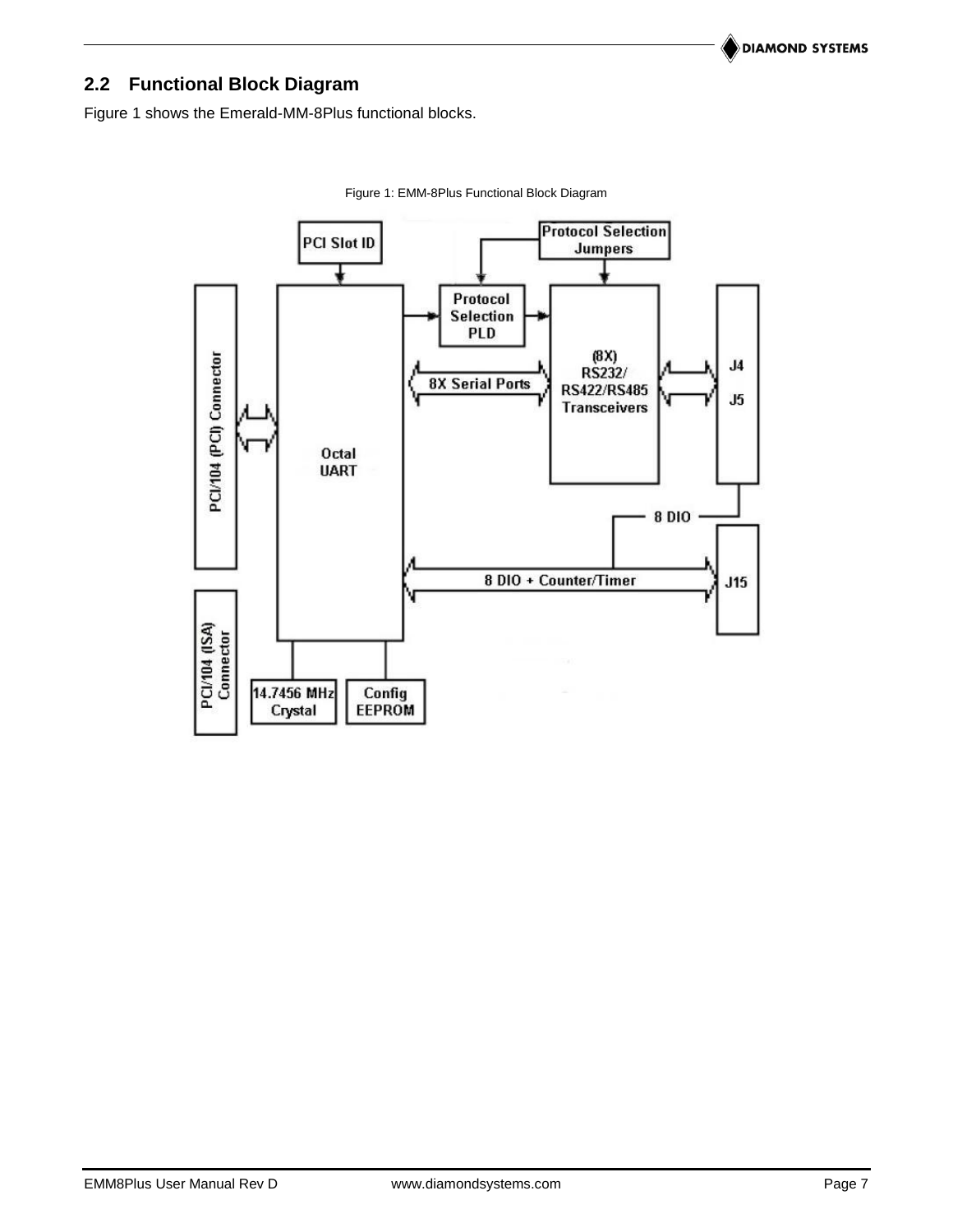# <span id="page-7-0"></span>**2.3 Board Diagram**

<span id="page-7-1"></span>Figure 2 shows the Emerald-MM-8Plus board connectors and jumpers.



Figure 2: EMM-8Plus Board Layout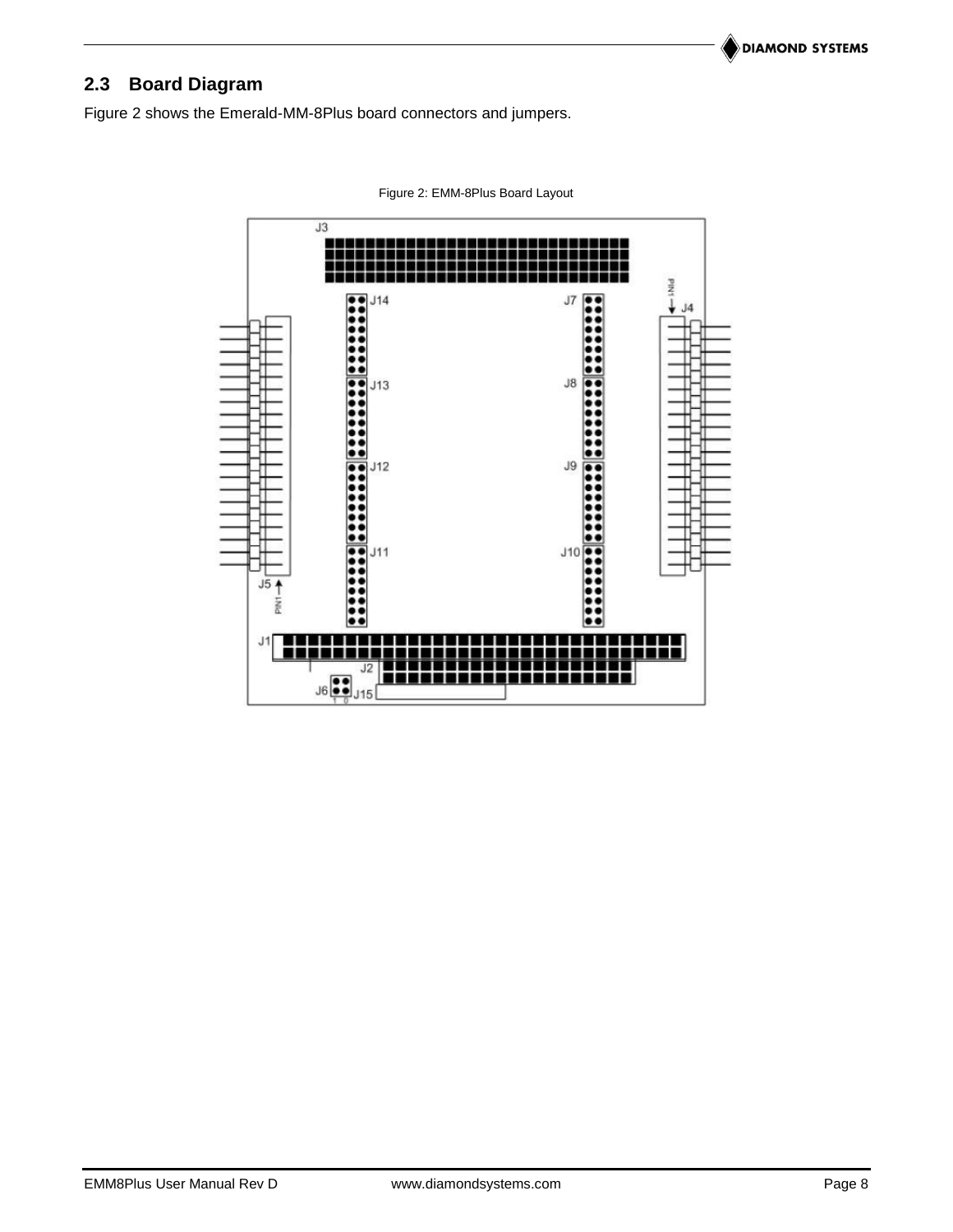### <span id="page-8-0"></span>**2.4 Connector Summary**

| <b>Connector</b> | <b>Description</b>            | <b>Manufacturer Part Number</b> |
|------------------|-------------------------------|---------------------------------|
| J1               | PC/104, ISA bus A,B           | EPT 962-60323-12                |
| J2               | PC/104, ISA bus C,D           | EPT 962-60203-12                |
| J3               | PC/104-Plus PCI bus connector |                                 |
| J4               | Serial ports 1-4              |                                 |
| J5               | Serial ports 5-8              |                                 |
| J15              | Digital I/O and counter/timer |                                 |
|                  |                               |                                 |

The following tables list the Emerald-MM-8Plus board connectors.

### <span id="page-8-1"></span>**2.5 Jumper Summary**

The following table lists the Emerald-MM-8Plus jumpers.

| <b>Jumper</b> | <b>Description</b>                                         |
|---------------|------------------------------------------------------------|
| J6            | PCI bus slot selection                                     |
| J7-J10        | Serial port configuration (Serial ports 1-4, respectively) |
| J11-J14       | Serial port configuration (Serial ports 5-8, respectively) |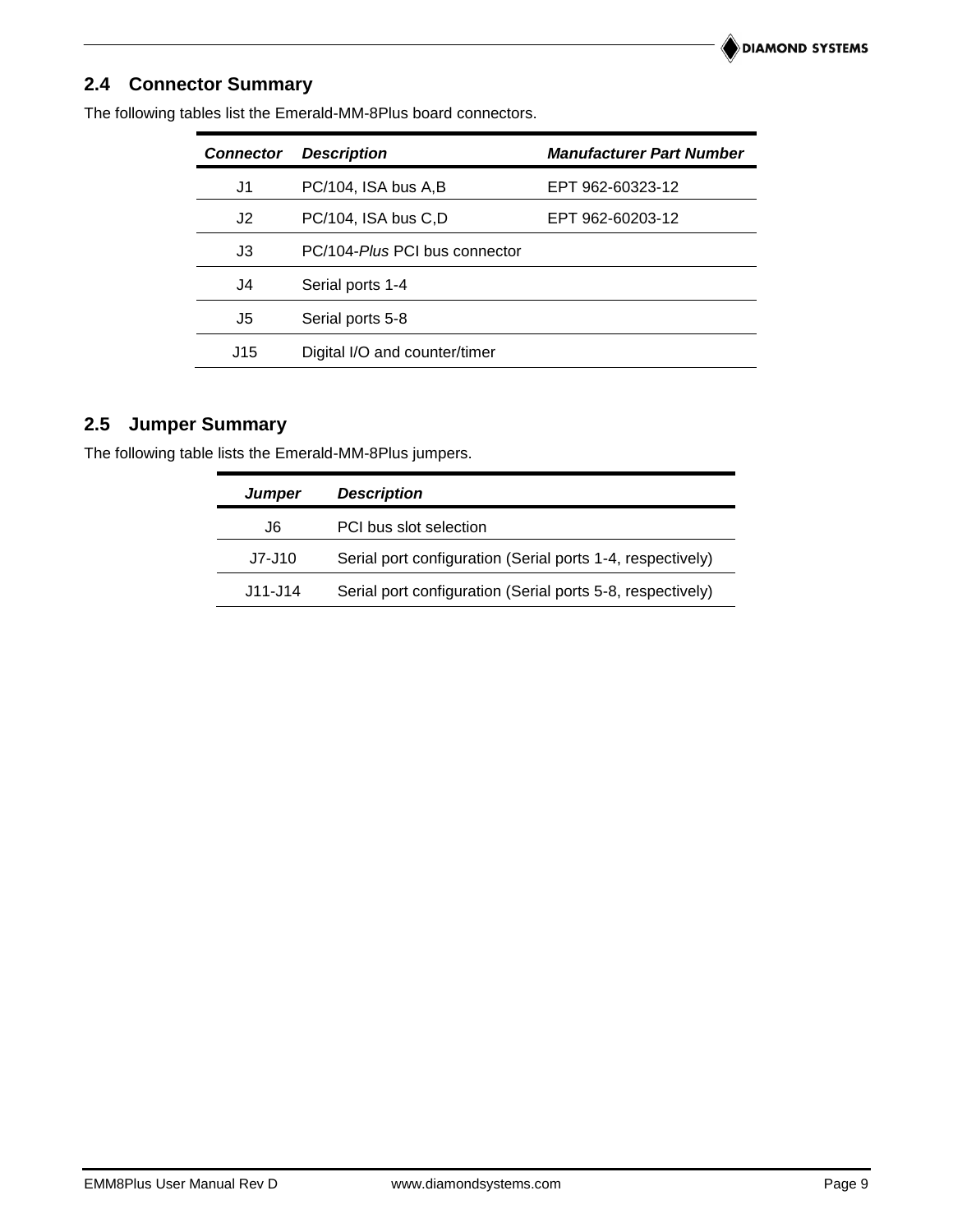# <span id="page-9-0"></span>**3. CONNECTORS**

This section describes the connectors on the Emerald-MM-8Plus board.

### <span id="page-9-1"></span>**3.1 PC/104 ISA Bus**

Connectors J1 and J2 carry the ISA bus signal. Figure 3 shows the PC/104 A and B pin layout for J1, and the C and D pin layout for J2. These signals are not used to communicate with the SBC but are passed to other cards on the PC/104 stack.

#### Figure 3: PC/104 ISA Bus Connectors - J1, J2

<span id="page-9-2"></span>

J2 Connector

**J2 Connector Pinout**

| IOCHCHK-        | A1              | B1         | GND              | GND              | CO              | D <sub>0</sub> | GND           |
|-----------------|-----------------|------------|------------------|------------------|-----------------|----------------|---------------|
| SD7             | A2              | <b>B2</b>  | <b>RESETDRV</b>  | SBHE-            | C <sub>1</sub>  | <u>D1</u>      | MEMCS16--     |
| SD <sub>6</sub> | A3              | <b>B3</b>  | $+5V$            | LA23             | C <sub>2</sub>  | D1             | IOCS16-       |
| SD <sub>5</sub> | A4              | <b>B4</b>  | IRQ9             | <b>LA22</b>      | C <sub>3</sub>  | D <sub>1</sub> | IRQ10         |
| SD <sub>4</sub> | A5              | <b>B5</b>  | $-5V$            | LA21             | C <sub>4</sub>  | <u>D1</u>      | IRQ11         |
| SD <sub>3</sub> | A6              | <b>B6</b>  | DRQ <sub>2</sub> | <b>LA20</b>      | C <sub>5</sub>  | D1             | IRQ12         |
| SD <sub>2</sub> | A7              | <b>B7</b>  | $-12V$           | <b>LA19</b>      | C6              | D1             | IRQ15         |
| SD <sub>1</sub> | A8              | <b>B</b> 8 | ENDXFR-          | <b>LA18</b>      | C <sub>7</sub>  | <u>D1</u>      | IRQ14         |
| SD <sub>0</sub> | A <sub>9</sub>  | <b>B9</b>  | $+12V$           | <b>LA17</b>      | C8              | D1             | DACK0-        |
| <b>IOCHRDY</b>  | A <sub>10</sub> | <b>B10</b> | keyed            | MEMR-            | C9              | D1             | DRQ0          |
| AEN             | A11             | <b>B11</b> | SMEMW-           | MEMW-            | C10             | <u>D1</u>      | DACK5-        |
| <b>SA19</b>     | A <sub>12</sub> | <b>B12</b> | SMEMR-           | SD <sub>8</sub>  | C11             | D1             | DRQ5          |
| <b>SA18</b>     | A13             | <b>B13</b> | IOW-             | SD <sub>9</sub>  | C12             | D <sub>1</sub> | DACK6-        |
| <b>SA17</b>     | A14             | <b>B14</b> | IOR-             | SD10             | C13             | D1             | DRQ6          |
| <b>SA16</b>     | A <sub>15</sub> | <b>B15</b> | DACK3-           | <b>SD11</b>      | C14             | D1             | DACK7-        |
| SA <sub>5</sub> | A16             | <b>B16</b> | DRQ3             | <b>SD12</b>      | C15             | D1             | DRQ7          |
| <b>SA14</b>     | A17             | <b>B17</b> | DACK1-           | SD <sub>13</sub> | C16             | <u>D1</u>      | $+5$          |
| <b>SA13</b>     | A <sub>18</sub> | <b>B18</b> | DRQ1             | <b>SD14</b>      | C17             | D1             | <b>MASTER</b> |
| <b>SA12</b>     | A <sub>19</sub> | <b>B19</b> | REFRESH-         | SD <sub>15</sub> | C18             | D1             | GND           |
| <b>SA11</b>     | A20             | <b>B20</b> | <b>SYSCLK</b>    | keyed            | C <sub>19</sub> | D1             | GND           |
| <b>SA10</b>     | A21             | <b>B21</b> | IRQ7             |                  |                 |                |               |
| SA9             | A22             | <b>B22</b> | IRQ6             |                  |                 |                |               |
| SA8             | A23             | <b>B23</b> | IRQ5             |                  |                 |                |               |
| SA7             | A24             | <b>B24</b> | IRQ4             |                  |                 |                |               |
| SA6             | A25             | <b>B25</b> | IRQ3             |                  |                 |                |               |
| SA <sub>5</sub> | A26             | <b>B26</b> | DACK2-           |                  |                 |                |               |
| SA4             | A27             | <b>B27</b> | <b>TC</b>        |                  |                 |                |               |
| SA <sub>3</sub> | A28             | <b>B28</b> | <b>BALE</b>      |                  |                 |                |               |
| SA <sub>2</sub> | A29             | <b>B29</b> | $+5V$            |                  |                 |                |               |
| SA <sub>1</sub> | A30             | <b>B30</b> | OSC              |                  |                 |                |               |
| SA0             | A31             | <b>B31</b> | GND              |                  |                 |                |               |
| <b>GND</b>      | A32             | <b>B32</b> | <b>GND</b>       |                  |                 |                |               |

### **J1 Connector Pinout**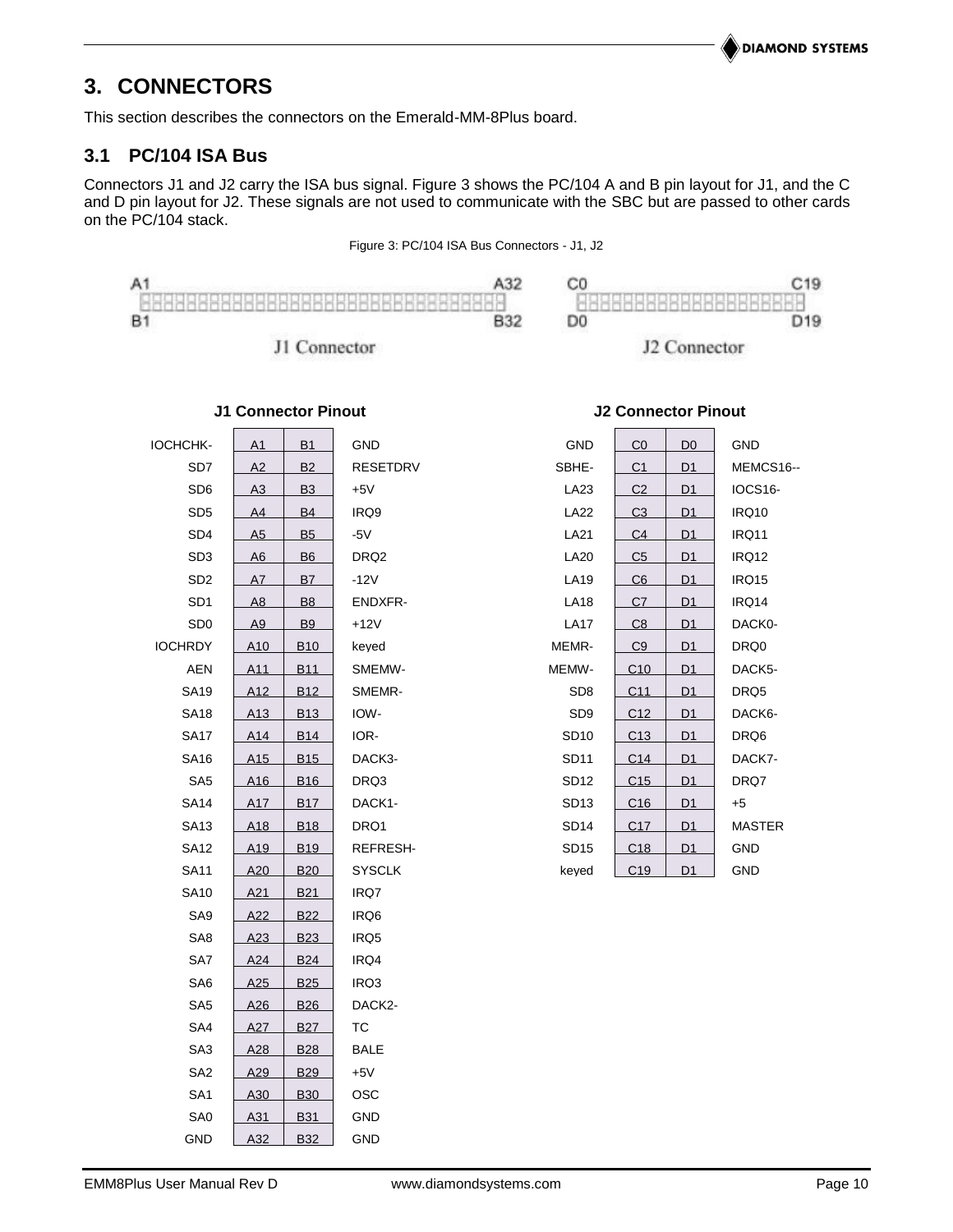### **3.2 PC/104-***Plus* **PCI Bus**

The PC/104-*Plus* bus is essentially identical to the PCI Bus except for the physical design. A single pin and socket connector is specified for the bus signals. A 120-pin header, J3, arranged as four 30-pin rows incorporates a full 32-bit, 33MHz PCI Bus. The additional pins on the PC/104-*Plus* connectors are used as ground or key pins. The female sockets on the top of the board enable stacking another PC/104-*Plus* board on top of the Emerald-MM-8Plus board. The EMM8-Plus cannot be configured as a PCI bus master.

<span id="page-10-0"></span>In the connector J3 pinout table, below, the top corresponds to the left edge of the connector when the board is viewed from the primary side (the side with the female end of the PC/104-*Plus* connector), and the board is oriented so that the PC/104 connectors are along the bottom edge of the board and the PC/104-*Plus* connector is in the top of the Emerald-MM-8Plus board.

> **Pin # A B C D** GND/5.0V KEY Reserved +5V +5V AD00 2 VI/O | AD02 | AD01 | +5V 3 AD05 | GND | AD04 | AD03 4 | C/BE0\* | AD07 | GND | AD06 5 GND | AD09 | AD08 | GND 6 AD11 VI/O AD10 M66EN 7 AD14 | AD13 | GND | AD12 8 +3.3V C/BE1\* AD15 +3.3V 9 SERR\* GND Reserved PAR 10 GND | PERR<sup>\*</sup> | +3.3V | Reserved 11 STOP\* +3.3V LOCK\* GND 12 +3.3V | TRDY\* | GND | DESEL\* 13 FRAME\* GND | IRDY\* | +3.3V 14 GND | AD16 | +3.3V | C/BE2\* 15 AD18 +3.3V AD17 GND 16 AD21 | AD20 | GND | AD19 17 +3.3V | AD23 | AD22 | +3.3V 18 IDSEL0 GND IDSEL1 IDSEL2 19 | AD24 | C/BE3\* | VI/O | IDSEL3 20 GND | AD26 | AD25 | GND 21 | AD29 | +5V | AD28 | AD27 22 +5V | AD30 | GND | AD31 23 REQ0\* | GND | REQ1\* | VI/O 24 GND REQ2\* +5V GNT0\* 25 GNT1\* | VI/O | GNT2\* | GND 26 +5V CLK0 GND CLK1 27 CLK2 | +5V | CLK3 | GND 28 GND | INTD\* | +5V | RST\* <u>29 |</u> +12V | INTA\* | INTB\* | INTC\* 30 -12V - REQ3 - GNT3 GND/3.3V KEY

Figure 4: PC/104-*Plus* PCI Connector - J3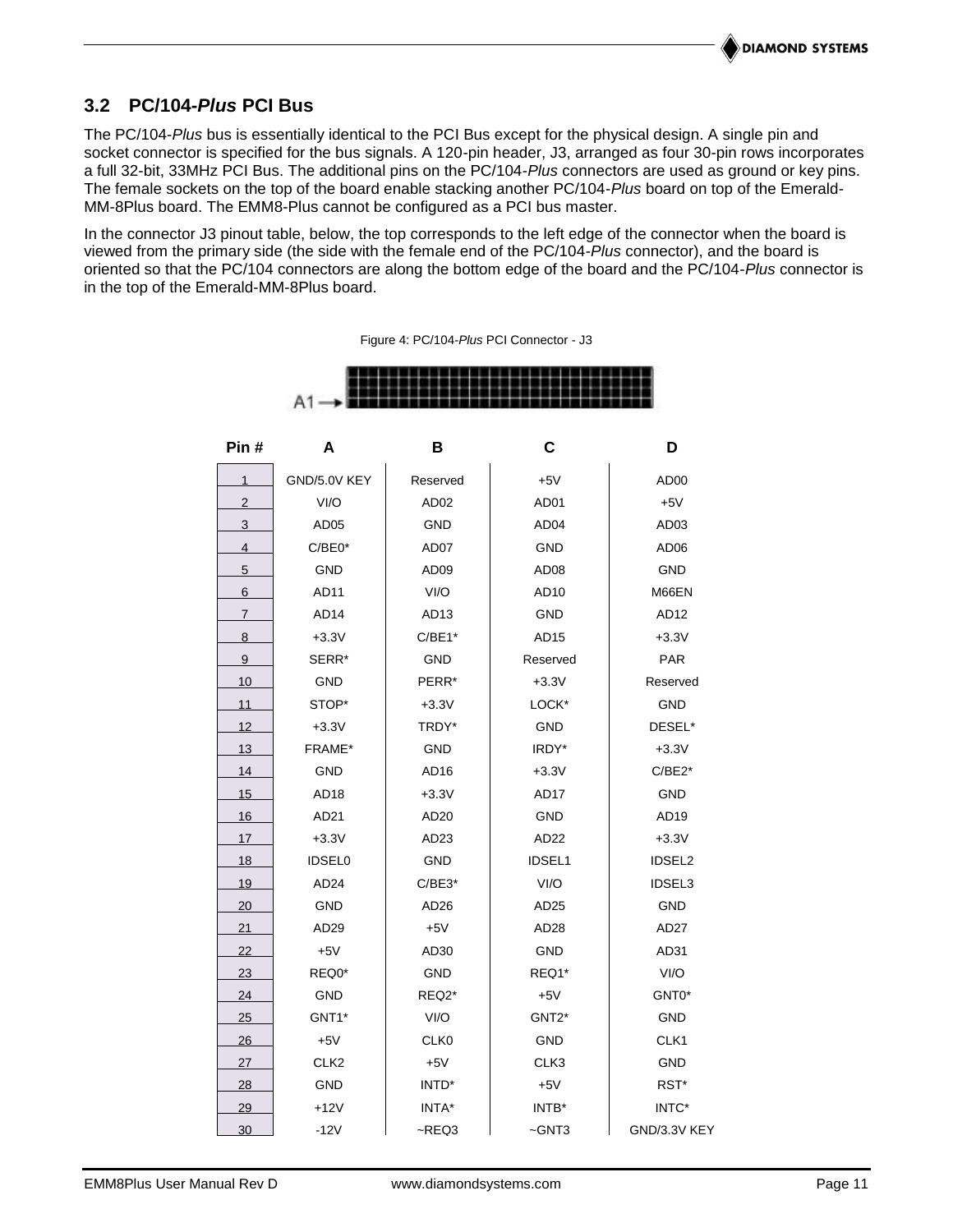On the Emerald-MM-8Plus, the octal UART is connected to the PCI bus and is powered by 5V with its PCI interface powered by the PCI bus VIO, which can be 3.3V or 5V. For this reason, the connector is not keyed (to prevent certain types of cards from being inserted).

### <span id="page-11-0"></span>**3.3 I/O Header Connectors**

<span id="page-11-1"></span>Emerald-MM-8Plus provides two identical 40-pin headers labeled J4 and J5 for the serial ports. Four ports are contained on each header.

Figure 5: I/O Header Connectors - J4, J5



Connector J4 is for ports 1-4 and is located along the right side of the board.

| <b>J4 Port Number</b> | <b>Pin Assignment</b> |
|-----------------------|-----------------------|
| PORT <sub>1</sub>     | Pins 1 - 10           |
| PORT <sub>2</sub>     | Pins 11 - 20          |
| PORT <sub>3</sub>     | Pins 21 - 30          |
| PORT4                 | Pins 31 - 40          |
|                       |                       |

Connector J5 is for ports 5-8 and is located along the left side of the board.

| <b>J5 Port Number</b> | <b>Pin Assignment</b> |
|-----------------------|-----------------------|
| PORT <sub>5</sub>     | Pins 1 - 10           |
| PORT <sub>6</sub>     | Pins 11 - 20          |
| PORT7                 | Pins 21 - 30          |
| PORT8                 | Pins 31 - 40          |

Pin numbers are marked on the board to assist with connector orientation.

Cable Assembly Number C-DB9M-4 connects this header to four DE-9 Male connectors for direct connection to RS-232-C signaling. The following tables list the signals for the appropriate mode of operation, as well as the DE-9 pin numbers to which these signals are wired.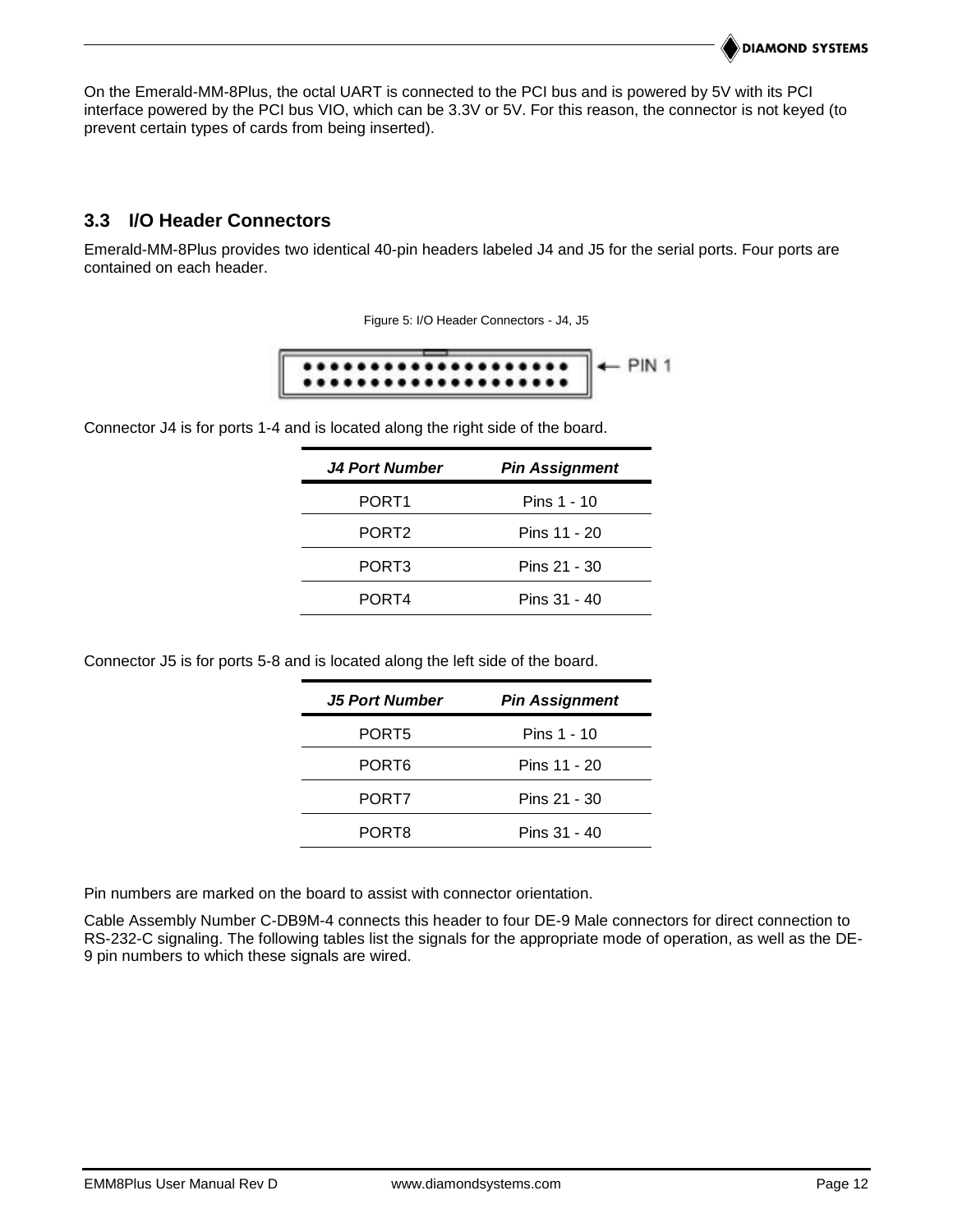# <span id="page-12-0"></span>**4. RS-232 PIN ASSIGNMENT**

|        |                  | J <sub>4</sub> |                 |                  |        |                  | J <sub>5</sub> |                |                  |
|--------|------------------|----------------|-----------------|------------------|--------|------------------|----------------|----------------|------------------|
| Port 1 | DCD1             |                | $\overline{2}$  | DSR1             | Port 5 | DCD <sub>5</sub> | 1              | $\overline{2}$ | DSR <sub>5</sub> |
|        | RXD1             | 3              | $\overline{4}$  | RTS1             |        | RXD <sub>5</sub> | 3              | $\overline{4}$ | RTS <sub>5</sub> |
|        | TXD1             | 5              | 6               | CTS1             |        | TXD <sub>5</sub> | 5              | 6              | CTS5             |
|        | DTR <sub>1</sub> | $\overline{7}$ | 8               | R <sub>11</sub>  |        | DTR <sub>5</sub> | $\overline{7}$ | 8              | RI <sub>5</sub>  |
|        | GND              | 9              | 10              | DIO <sub>0</sub> |        | <b>GND</b>       | 9              | 10             | DIO4             |
| Port 2 | DCD <sub>2</sub> | 11             | 12 <sup>2</sup> | DSR <sub>2</sub> | Port 6 | DCD <sub>6</sub> | 11             | 12             | DSR6             |
|        | RXD <sub>2</sub> | 13             | 14              | RTS <sub>2</sub> |        | RXD <sub>6</sub> | 13             | 14             | RTS6             |
|        | TXD <sub>2</sub> | 15             | 16              | CTS <sub>2</sub> |        | TXD6             | 15             | 16             | CTS6             |
|        | DTR <sub>2</sub> | 17             | 18              | RI <sub>2</sub>  |        | DTR <sub>6</sub> | 17             | 18             | RI <sub>6</sub>  |
|        | <b>GND</b>       | 19             | 20              | DIO <sub>1</sub> |        | <b>GND</b>       | 19             | 20             | DIO5             |
| Port 3 | DCD <sub>3</sub> | 21             | 22              | DSR <sub>3</sub> | Port 7 | DCD7             | 21             | 22             | DSR7             |
|        | RXD3             | 23             | 24              | RTS3             |        | RXD7             | 23             | 24             | RTS7             |
|        | TXD3             | 25             | 26              | CTS <sub>3</sub> |        | TXD7             | 25             | 26             | CTS7             |
|        | DTR3             | 27             | 28              | RI <sub>3</sub>  |        | DTR7             | 27             | 28             | RI <sub>7</sub>  |
|        | <b>GND</b>       | 29             | 30              | DIO <sub>2</sub> |        | <b>GND</b>       | 29             | 30             | DIO <sub>6</sub> |
| Port 4 | DCD4             | 31             | 32              | DSR4             | Port 8 | DCD8             | 31             | 32             | DSR8             |
|        | RXD4             | 33             | 34              | RTS4             |        | RXD8             | 33             | 34             | RTS8             |
|        | TXD4             | 35             | 36              | CTS4             |        | TXD8             | 35             | 36             | CTS8             |
|        | DTR4             | 37             | 38              | RI4              |        | DTR8             | 37             | 38             | R <sub>18</sub>  |
|        | GND              | 39             | 40              | DIO <sub>3</sub> |        | GND              | 39             | 40             | DIO7             |

| <b>Signal</b> | <b>Definition</b>      | DE-9 Pin | <b>Direction</b> |  |
|---------------|------------------------|----------|------------------|--|
| DCDn          | Data Carrier Detect    | pin 1    | Input            |  |
| <b>DSRn</b>   | Data Set Ready         | pin 6    | Input            |  |
| RXDn          | Receive Data           | pin 2    | Input            |  |
| RTSn          | <b>Request to Send</b> | pin 7    | Output           |  |
| <b>TXDn</b>   | Transmit Data          | pin 3    | Output           |  |
| CTSn          | Clear to Send          | pin 8    | Input            |  |
| DTRn          | Data Terminal Ready    | pin 4    | Output           |  |
| RIn           | Ring Indicator         | pin 9    | Input            |  |
| GND           | Ground                 | pin 5    | Signal Ground    |  |
| $D$ IOn       | Digital I/O            |          |                  |  |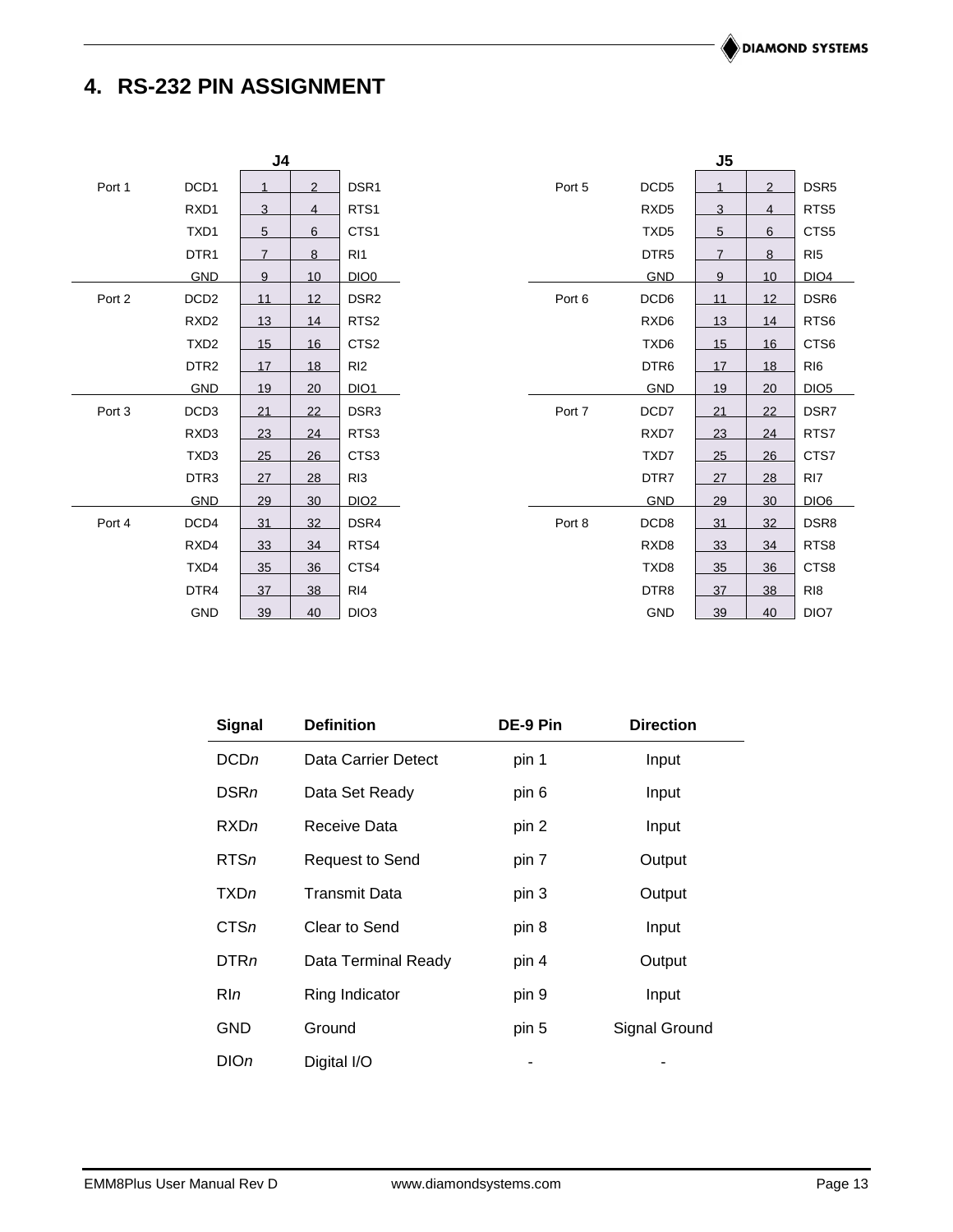# <span id="page-13-0"></span>**5. RS-485 PIN ASSIGNMENT**

| J <sub>4</sub> |            |                |                |                  |        |            | J <sub>5</sub> |                 |                  |
|----------------|------------|----------------|----------------|------------------|--------|------------|----------------|-----------------|------------------|
| Port 1         | NC         |                | $\overline{2}$ | <b>NC</b>        | Port 5 | NC         |                | 2               | NC               |
|                | TXD/RXD+1  | 3              | $\overline{4}$ | TXD/RXD-1        |        | TXD/RXD+5  | 3              | 4               | TXD/RXD-5        |
|                | <b>NC</b>  | 5              | 6              | <b>NC</b>        |        | <b>NC</b>  | 5              | 6               | <b>NC</b>        |
|                | NC         | $\overline{7}$ | 8              | NC               |        | <b>NC</b>  | $\overline{7}$ | 8               | <b>NC</b>        |
|                | <b>GND</b> | 9              | 10             | DIO <sub>0</sub> |        | <b>GND</b> | 9              | 10 <sup>1</sup> | DIO <sub>4</sub> |
| Port 2         | <b>NC</b>  | 11             | 12             | ${\sf NC}$       | Port 6 | <b>NC</b>  | 11             | 12              | <b>NC</b>        |
|                | TXD/RXD+2  | 13             | 14             | TXD/RXD-2        |        | TXD/RXD+6  | 13             | 14              | TXD/RXD-6        |
|                | <b>NC</b>  | 15             | 16             | NC               |        | <b>NC</b>  | 15             | 16              | <b>NC</b>        |
|                | <b>NC</b>  | 17             | 18             | <b>NC</b>        |        | <b>NC</b>  | 17             | 18              | <b>NC</b>        |
|                | <b>GND</b> | 19             | 20             | DIO <sub>1</sub> |        | <b>GND</b> | 19             | 20              | DIO <sub>5</sub> |
| Port 3         | <b>NC</b>  | 21             | 22             | NC               | Port 7 | NC         | 21             | 22              | NC               |
|                | TXD/RXD+3  | 23             | 24             | TXD/RXD-3        |        | TXD/RXD+7  | 23             | 24              | TXD/RXD-7        |
|                | <b>NC</b>  | 25             | 26             | NC               |        | <b>NC</b>  | 25             | 26              | <b>NC</b>        |
|                | <b>NC</b>  | 27             | 28             | <b>NC</b>        |        | <b>NC</b>  | 27             | 28              | <b>NC</b>        |
|                | <b>GND</b> | 29             | 30             | DIO <sub>2</sub> |        | <b>GND</b> | 29             | 30              | DIO <sub>6</sub> |
| Port 4         | <b>NC</b>  | 31             | 32             | <b>NC</b>        | Port 8 | <b>NC</b>  | 31             | 32              | <b>NC</b>        |
|                | TXD/RXD+4  | 33             | 34             | TXD/RXD-4        |        | TXD/RXD+8  | 33             | 34              | TXD/RXD-8        |
|                | <b>NC</b>  | 35             | 36             | NC               |        | <b>NC</b>  | 35             | 36              | <b>NC</b>        |
|                | <b>NC</b>  | 37             | 38             | <b>NC</b>        |        | NC         | 37             | 38              | <b>NC</b>        |
|                | GND        | 39             | 40             | DIO <sub>3</sub> |        | <b>GND</b> | 39             | 40              | DIO7             |

| <b>Signal</b> | <b>Definition</b>                    | DE-9 Pin | <b>Direction</b> |  |
|---------------|--------------------------------------|----------|------------------|--|
| $TXD/RXD + n$ | Differential Transceiver Data (HIGH) | pin 2    | bi-directional   |  |
| TXD/RXD-n     | Differential Transceiver Data (LOW)  | pin 7    | bi-directional   |  |
| <b>GND</b>    | Ground                               | pin 5    | Signal Ground    |  |
| NC.           | (not connected)                      | ٠        |                  |  |
| DIOn          | Digital I/O                          | ۰        | -                |  |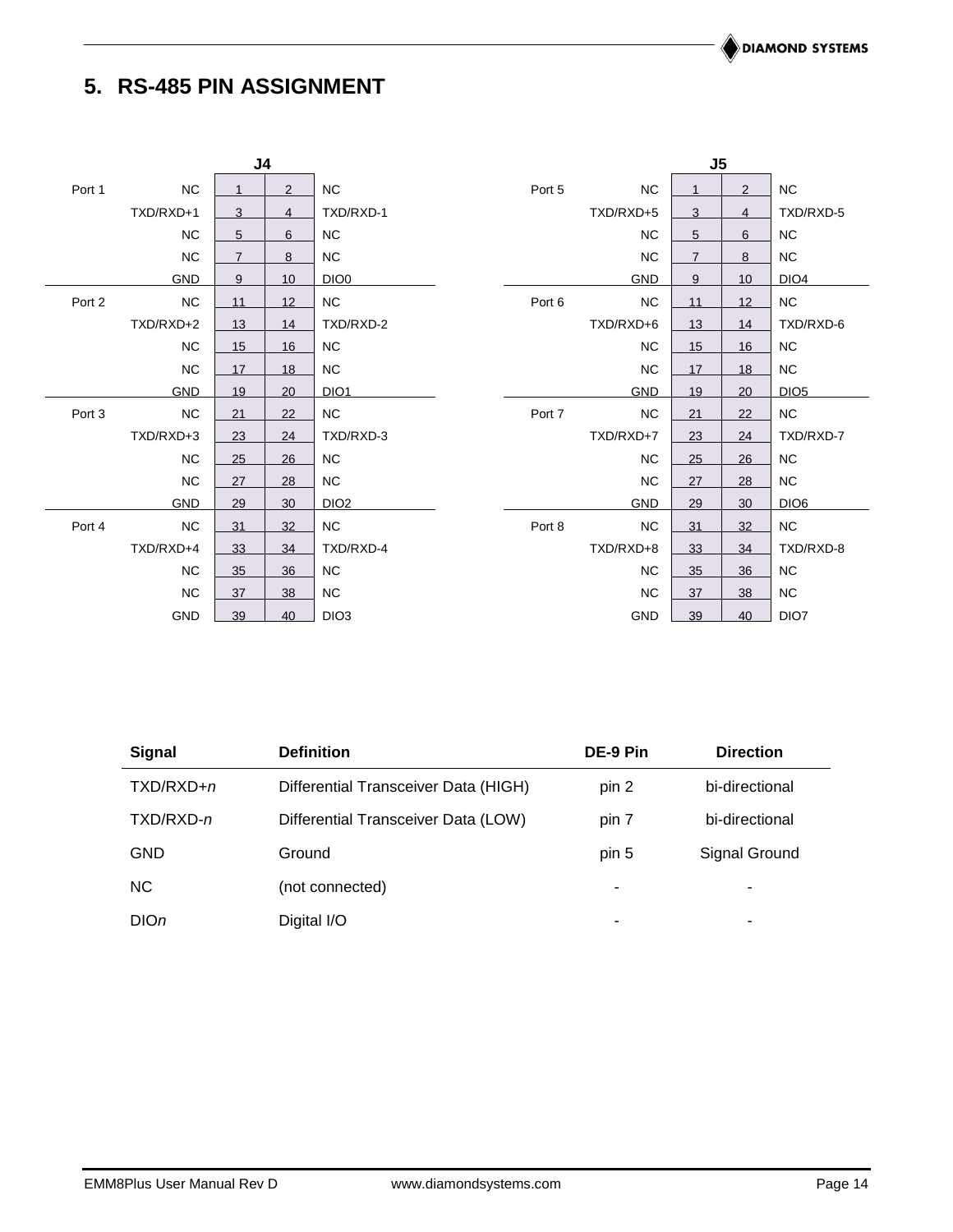# <span id="page-14-0"></span>**6. RS-422 PIN ASSIGNMENT**

|        |            | J <sub>4</sub> |    |                  |        |            | J <sub>5</sub> |    |                  |
|--------|------------|----------------|----|------------------|--------|------------|----------------|----|------------------|
| Port 1 | NC         |                | 2  | <b>NC</b>        | Port 5 | <b>NC</b>  |                | 2  | ${\sf NC}$       |
|        | $TXD+1$    | 3              | 4  | TXD-1            |        | $TXD+5$    | 3              | 4  | TXD-5            |
|        | <b>NC</b>  | 5              | 6  | RXD-1            |        | <b>NC</b>  | 5              | 6  | RXD-5            |
|        | $RXD+1$    | $\overline{7}$ | 8  | NC               |        | $RXD+5$    | $\overline{7}$ | 8  | NC               |
|        | <b>GND</b> | 9              | 10 | DIO <sub>0</sub> |        | <b>GND</b> | 9              | 10 | DIO <sub>4</sub> |
| Port 2 | <b>NC</b>  | 11             | 12 | NC               | Port 6 | <b>NC</b>  | 11             | 12 | <b>NC</b>        |
|        | $TXD+2$    | 13             | 14 | TXD-2            |        | $TXD+6$    | 13             | 14 | TXD-6            |
|        | <b>NC</b>  | 15             | 16 | RXD-2            |        | <b>NC</b>  | 15             | 16 | RXD-6            |
|        | $RXD+2$    | 17             | 18 | <b>NC</b>        |        | $RXD+6$    | 17             | 18 | ${\sf NC}$       |
|        | <b>GND</b> | 19             | 20 | <b>DIO1</b>      |        | <b>GND</b> | 19             | 20 | DIOS             |
| Port 3 | <b>NC</b>  | 21             | 22 | <b>NC</b>        | Port 7 | <b>NC</b>  | 21             | 22 | ${\sf NC}$       |
|        | $TXD+3$    | 23             | 24 | TXD-3            |        | $TXD+7$    | 23             | 24 | TXD-7            |
|        | <b>NC</b>  | 25             | 26 | RXD-3            |        | <b>NC</b>  | 25             | 26 | RXD-7            |
|        | $RXD+3$    | 27             | 28 | NC               |        | RXD+7      | 27             | 28 | NC               |
|        | <b>GND</b> | 29             | 30 | DIO <sub>2</sub> |        | <b>GND</b> | 29             | 30 | DIO <sub>6</sub> |
| Port 4 | <b>NC</b>  | 31             | 32 | <b>NC</b>        | Port 8 | <b>NC</b>  | 31             | 32 | <b>NC</b>        |
|        | $TXD+4$    | 33             | 34 | TXD-4            |        | $TXD+8$    | 33             | 34 | TXD-8            |
|        | <b>NC</b>  | 35             | 36 | RXD-4            |        | <b>NC</b>  | 35             | 36 | RXD-8            |
|        | $RXD+4$    | 37             | 38 | $NC$             |        | $RXD+8$    | 37             | 38 | <b>NC</b>        |
|        | GND        | 39             | 40 | DIO <sub>3</sub> |        | GND        | 39             | 40 | DIO7             |

| Signal           | <b>Definition</b>          | DE-9 Pin    | <b>Direction</b> |
|------------------|----------------------------|-------------|------------------|
| $TXD+n/TXD-n$    | Differential transmit data | pin 2/pin 7 | Output*          |
| $RXD+n/RXD-n$    | Differential receive data  | pin 4/pin 8 | Input*           |
| <b>GND</b>       | Ground                     | pin 5       | Signal Ground    |
| <b>NC</b>        | (not connected)            | ۰           | ۰                |
| DIO <sub>n</sub> | Digital I/O                | -           | -                |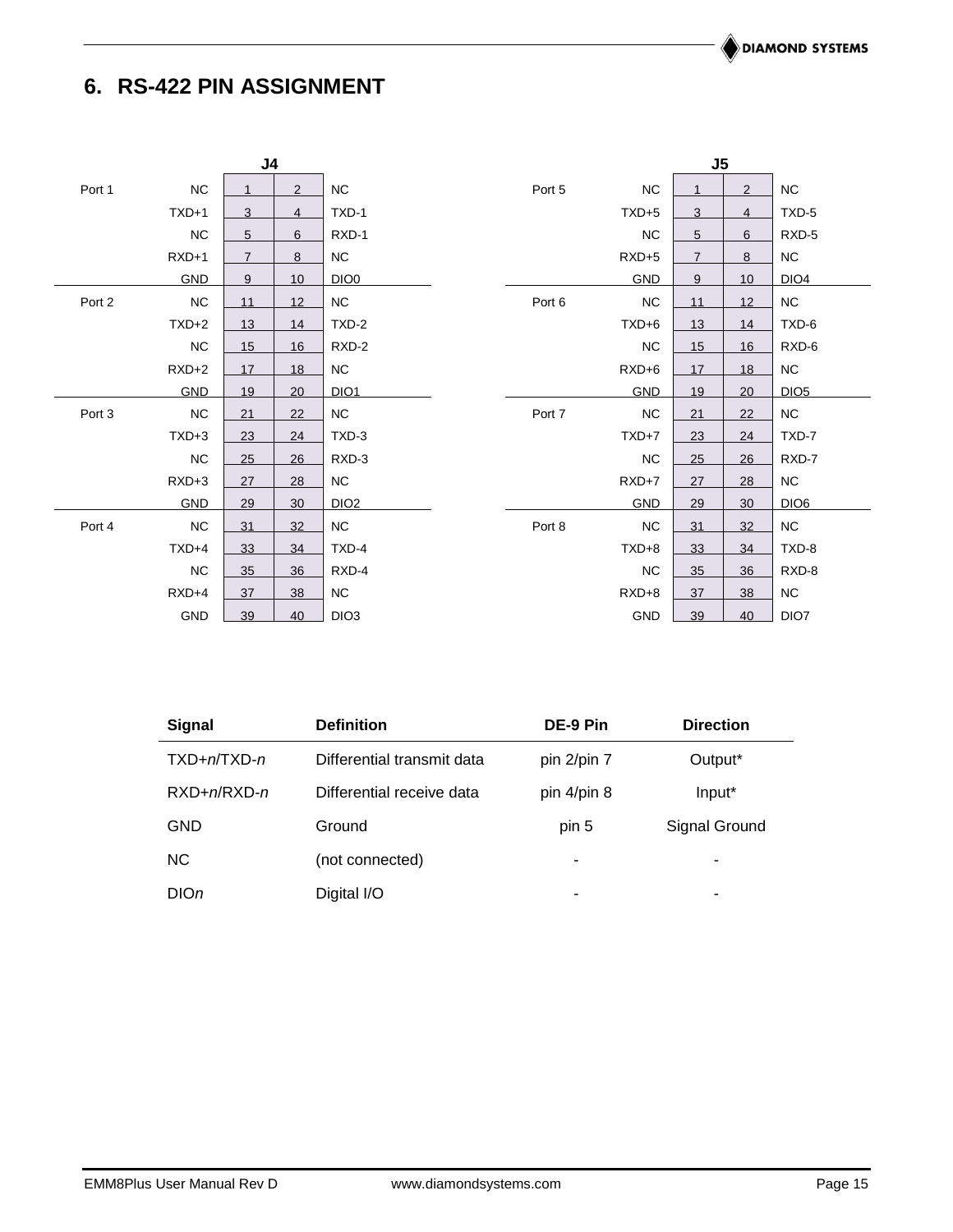# **6.1 Digital I/O and Counter/timer Connector**

Connector J15 is a 1x10, single-row, right-angle connector that provides the following digital I/O and counter/timer signals.



| <b>Signal</b>     | <b>Definition</b>                            |
|-------------------|----------------------------------------------|
| DIO 0-7           | Digital I/O; programmable direction          |
| Counter/timer In  | Counter/timer input                          |
| Counter/timer Out | Counter/timer output                         |
| LED Out           | User-defined LED, typically for board status |
| GND               | Ground                                       |

The DIO/Counter connector J15 provides access to 8 UART DIO lines. These same lines are available on the port connectors J4 and J5. Users should be aware that the DIO on the serial port connectors and J15 are the same line.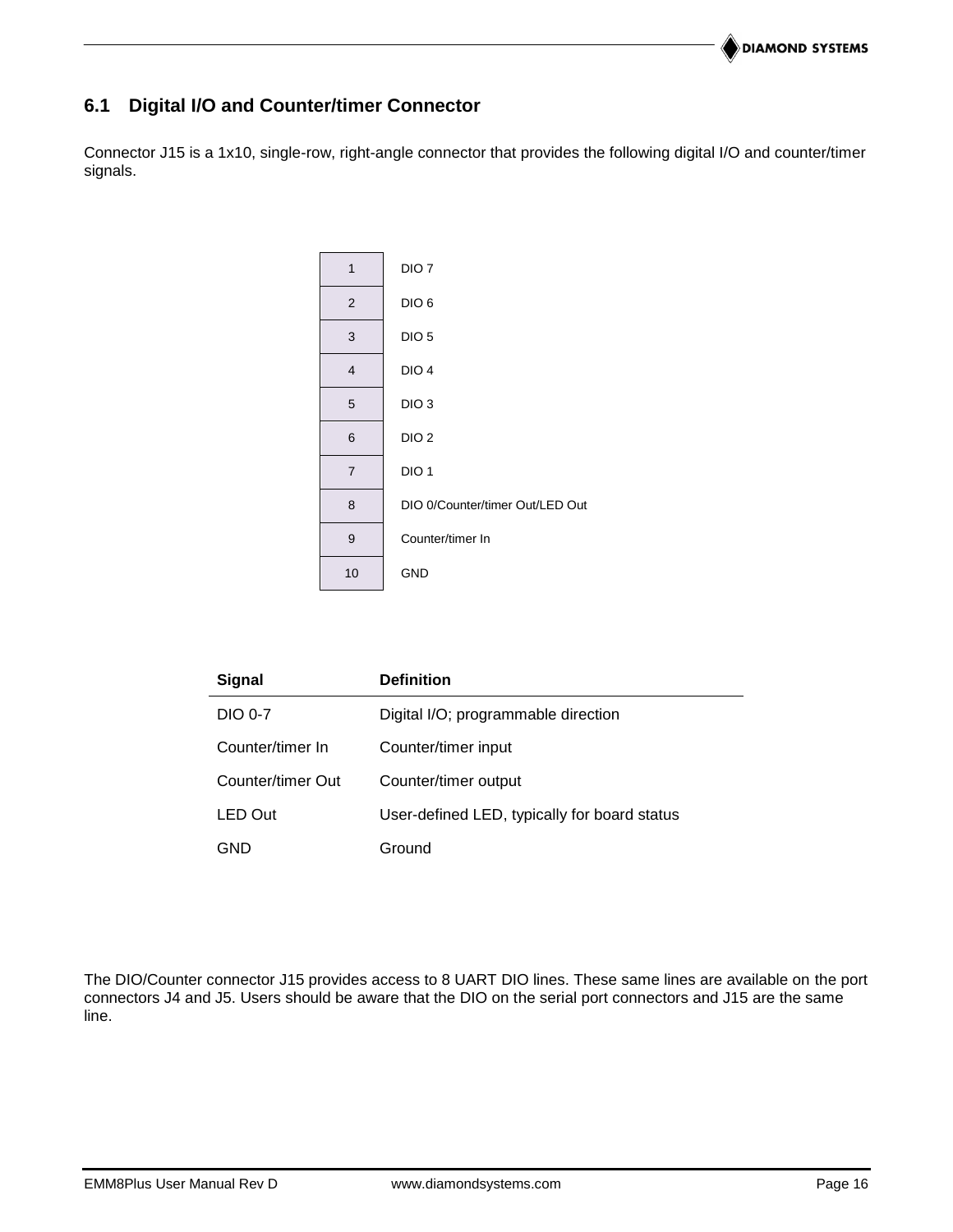### <span id="page-16-0"></span>**6.2 Board Configuration**

The board provides jumper blocks to configure the following functions.

- Serial port protocol RS-232/422/485/TTL: 2 positions for each port.
- RS-422/485 RX and TX termination: 4 positions for each port.
- RS-485 echo yes/no per port: 1 position for each port.
- PCI slot ID: 2 positions for slot 0-3 selection.

For hardwired configuration, locations are provided on the PCB for 0-ohm resistors to be installed to replace each valid jumper position.

#### <span id="page-16-1"></span>**6.3 Serial Protocol Selection**

Jumper blocks J7 through J14 are used to select the protocol for each serial port, as shown in the table below. Each jumper block configures one port, and each port may have its protocol set independently of the other ports.

| <b>Port</b>    |
|----------------|
| 1              |
| $\overline{2}$ |
| 3              |
| 4              |
| 5              |
| 6              |
| 7              |
| 8              |
|                |

In RS-422 or RS-485 networks, termination resistors are normally installed at the endpoints of the cables to minimize reflections on the lines. Emerald-MM-8Plus provides 150Ω resistors for this purpose. To enable resistor termination for a port, install jumpers in the locations *T* and *R* of that port's corresponding configuration jumper block as shown, below.

#### **Note: Termination is only needed, and should only be used, at the cable endpoints. Enabling these termination resistors at each end of the cable results in an effective impedance of 60Ω. Installing termination resistors at additional points in the network may cause overloading and failure of the line drivers due to the lower impedance caused by multiple resistors in parallel.**

In RS-422 or RS-485 networks, biasing resistors are normally installed at the endpoints of the cables to force a known inactive state on the lines to reduce noise and eliminate line float by pulling the Data+ line to +5V and the Data- line to ground. Emerald-MM-8Plus provides 4.7KΩ resistors for this purpose. To enable resistor termination for a port, install jumpers in the locations *B* of that port's corresponding configuration jumper block as shown above. For RS-422 networks the RX termination always has biasing resistors connected when used and the TX termination has the biasing resistor connections optional when used.

#### **Note: Biasing is only needed, and should only be used, at one of the cable endpoints. Installing biasing resistors at additional points in the network may cause overloading and failure of the line drivers due to the lower impedance caused by multiple resistors in parallel.**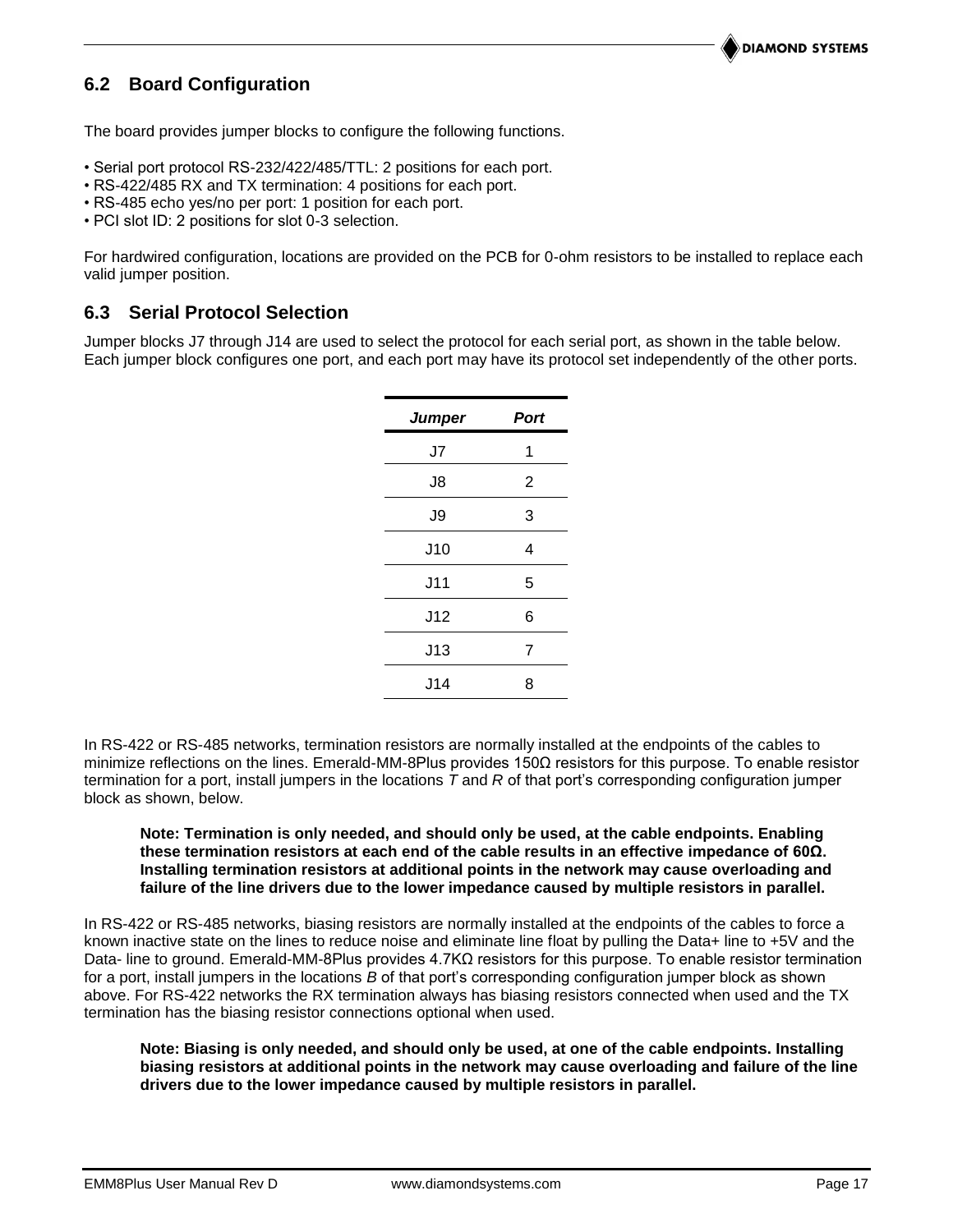# **7. RS-232 SELECTION**

<span id="page-17-1"></span>Figure 6 shows the J7 through J14 jumper settings to select the RS-232 protocol. (No pins are jumpered).

Figure 6: RS-232 Protocol Selection

**RS232** 

| ۰ | p | т |
|---|---|---|
| О | с |   |
| ٥ | О | B |
|   |   | R |
|   |   | R |
|   |   | E |
|   |   |   |
|   |   | É |

# <span id="page-17-0"></span>**8. RS-422 SELECTION**

<span id="page-17-2"></span>Figure 7 shows the J7 through J14 jumper settings to select the RS-422 protocol options.

Figure 7: RS-422 Protocol Selection Options

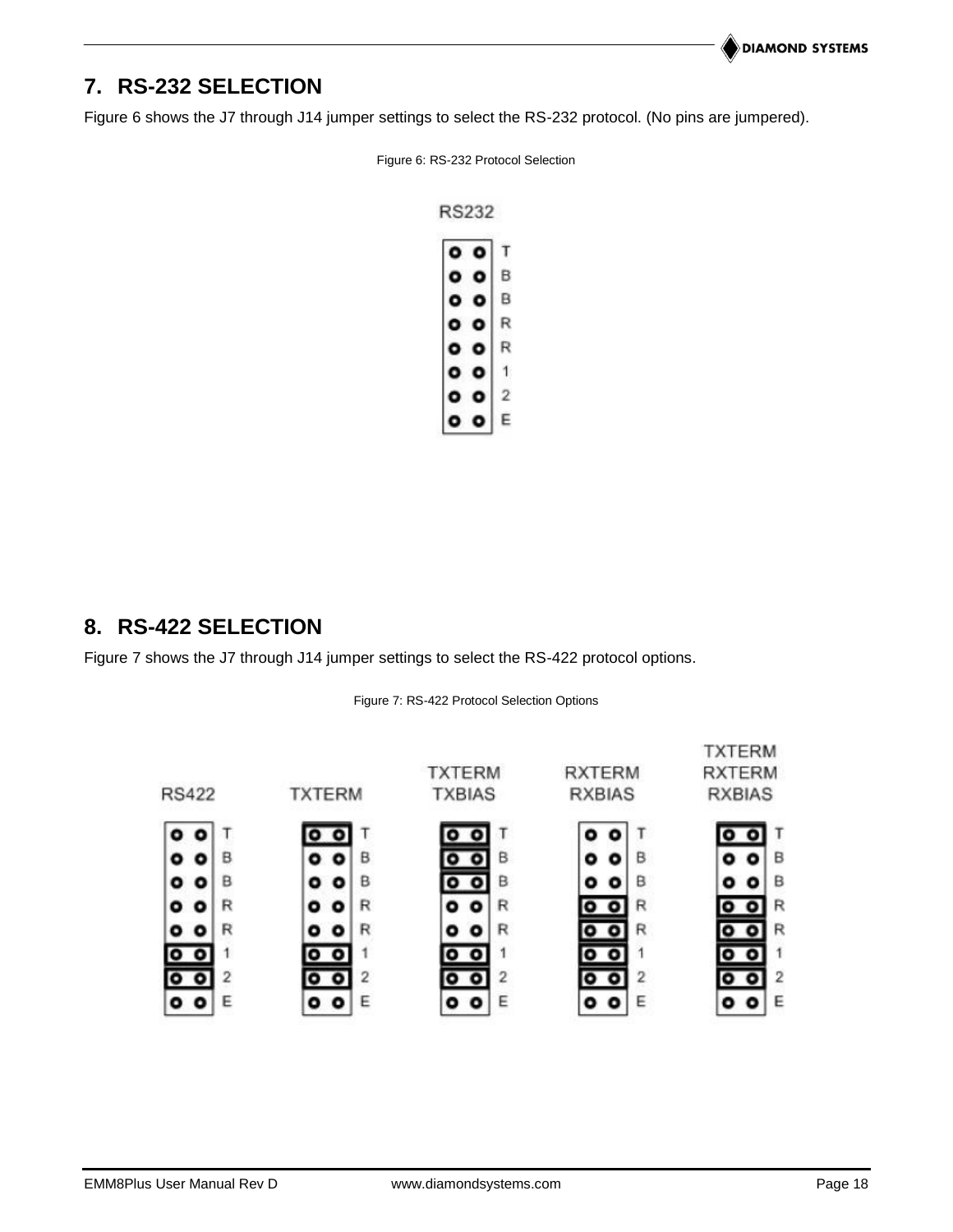# <span id="page-18-0"></span>**9. RS-485 SELECTION**

<span id="page-18-1"></span>Figure 8 shows the J7 through J14 jumper settings to select the RS-485 protocol options.



Figure 8: RS-485 Protocol Selection Options

# **10.PCI SLOT ID SELECTION**

<span id="page-18-2"></span>Jumper block J6 sets the PCI slot ID using two jumpers, as shown in Figure 9. Take care in selecting the correct PCI slot to avoid resource conflicts in the software driver.

Figure 9: PCI Slot ID Selection Jumper



# **11. DIGITAL I/O AND COUNTER/TIMER**

The XR17D158 UART offers 8 built-in digital I/O lines and a programmable counter/timer. The 8 DIO lines and the counter/timer signals are brought out to an 8-pin connector on the lower edge of the board.

The DIO and counter/timer signals are 3.3V nominal logic signals and have ESD protection.

The 8 DIO lines are also available on the 8 extra pins on the two serial I/O connectors to provide compatibility with EMM-8P. The user must be made aware of the limitation that only one source can be used for input, either the serial port connector or the dedicated DIO connector.

The counter/timer's output is multiplexed under software control to DIO 0. The counter/timer's input is programmable for either an internal clock or an external signal. The external signal is available on a pin on the digital I/O connector.

DIO 0 has an LED connected to it for use in displaying board activity or health status.